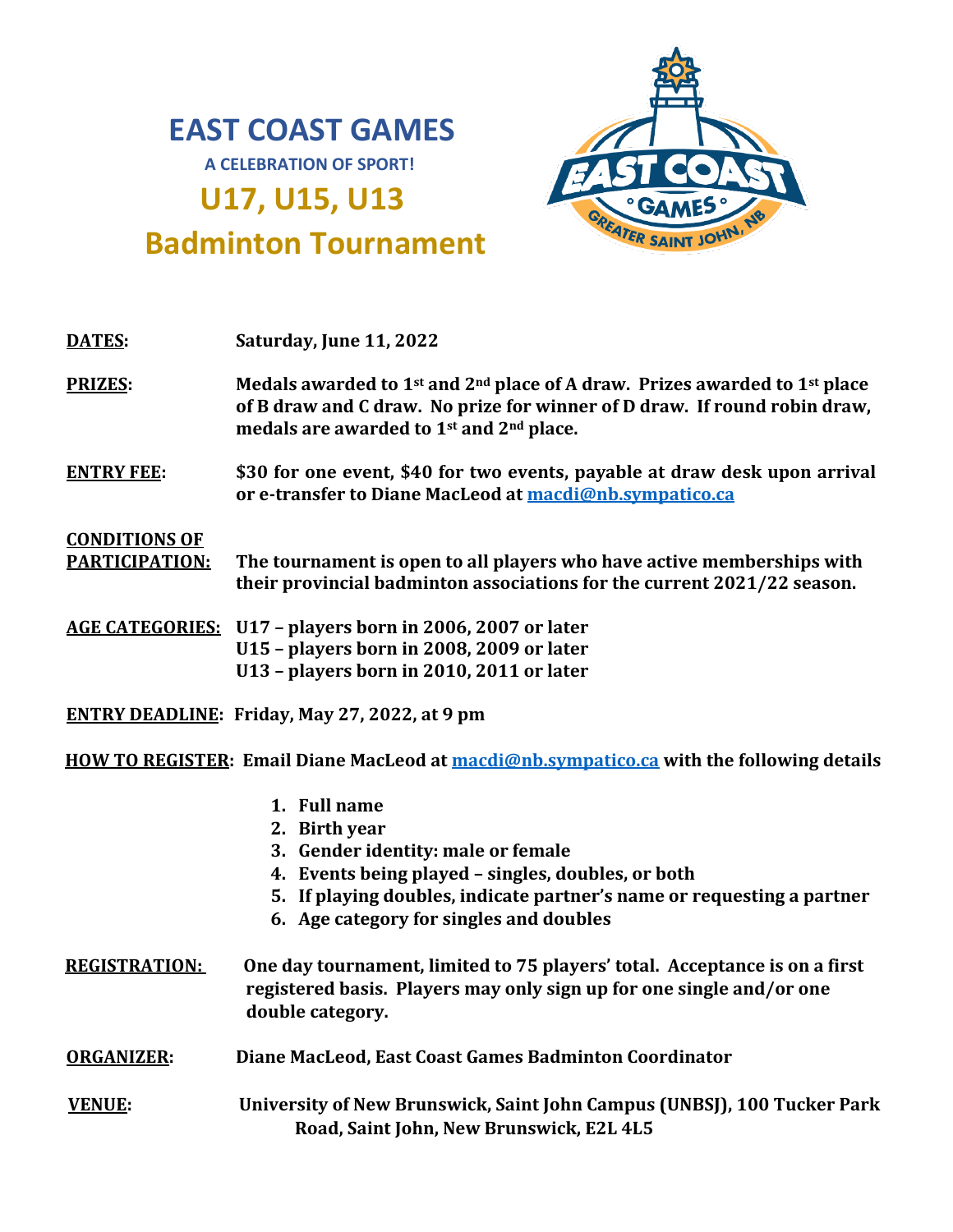| <b>PLEASE NOTE:</b> | We allow females to be placed in draws with males if requested or if<br>there are not enough female participants to make a female only draw. If<br>a particular age category does not have enough participants, then they<br>will be merged with another age category. Our focus is game experience<br>and fun rather than separating genders and ages that do not have<br>enough participants to make at least a round robin draw of four. |
|---------------------|---------------------------------------------------------------------------------------------------------------------------------------------------------------------------------------------------------------------------------------------------------------------------------------------------------------------------------------------------------------------------------------------------------------------------------------------|
| <b>FORMAT:</b>      | A, B, C, D draws. If not enough for this type of draw, then round robin<br>will be played. We will do our best to guarantee three matches in each<br>event. Depending on number of participants, games may be modified to<br>15 points in a best of 3 game match.                                                                                                                                                                           |
| <b>SHUTTLES:</b>    | Yonex Mavis 300 plastic shuttles provided. Feather shuttles can be used<br>if supplied by participant or participant's club. If both participants<br>cannot agree on which shuttle to use, then a plastic shuttle will be used.                                                                                                                                                                                                             |
| <b>EYEWEAR:</b>     | The use of safety eyewear is recommended.                                                                                                                                                                                                                                                                                                                                                                                                   |
| <b>SCHEDULE:</b>    | Saturday, June $11th - 8:30am - Doors$ open for warmup.<br>9:00am singles<br>2:00pm doubles                                                                                                                                                                                                                                                                                                                                                 |
|                     | Finals will be played following completion of each event                                                                                                                                                                                                                                                                                                                                                                                    |
| <b>SPECTATORS:</b>  | Spectators/parents will be permitted inside the school gym.                                                                                                                                                                                                                                                                                                                                                                                 |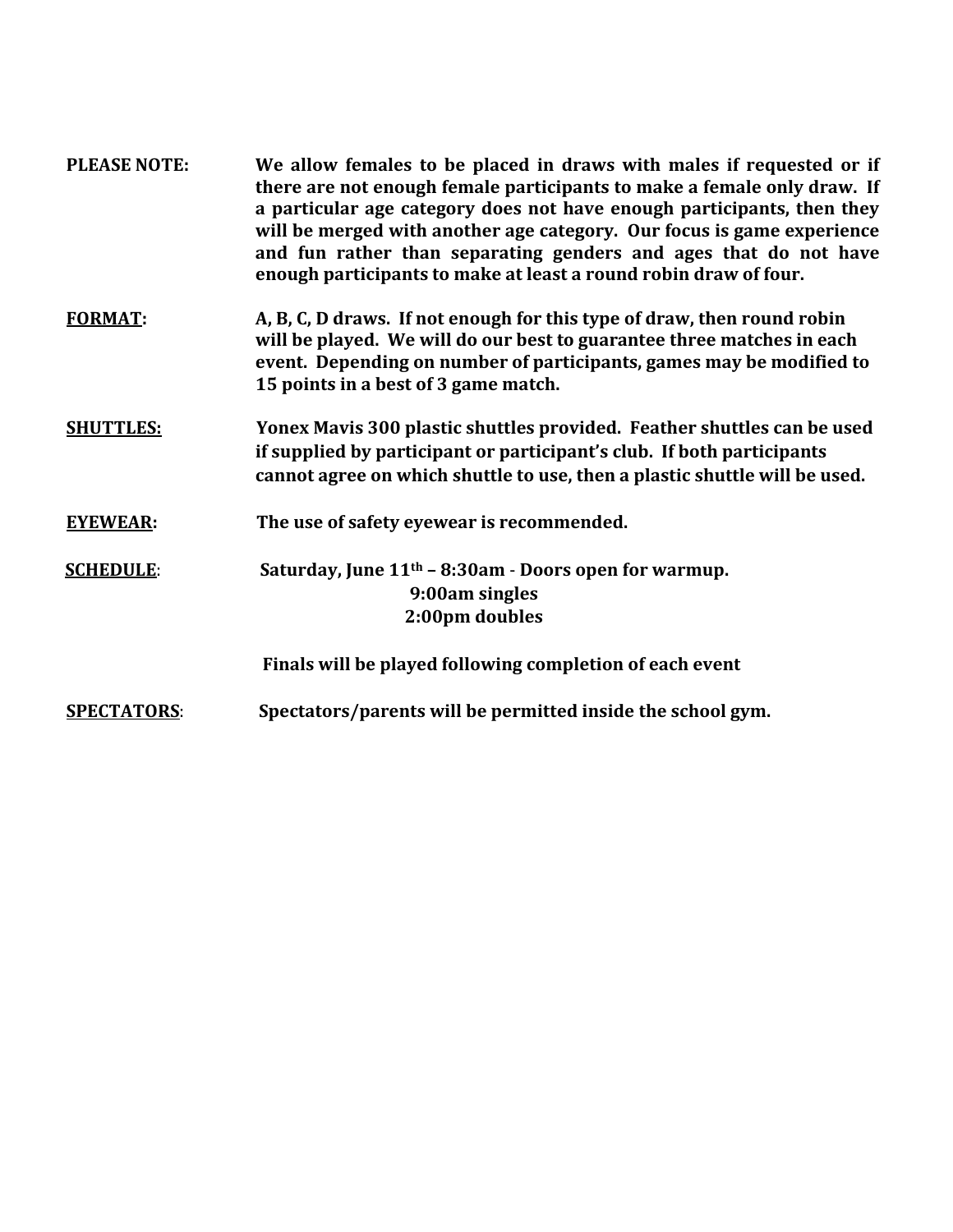# **EAST COAST GAMES**



**UNE CELEBRATION SPORTIVE!**

## **Tournoi de badminton**

**U17, U15, U13** 

| Samedi, 11 juin, 2022<br><b>DATES:</b>                                                                                                                                                                                      |  |
|-----------------------------------------------------------------------------------------------------------------------------------------------------------------------------------------------------------------------------|--|
| PRIX:<br>Médailles pour les 1ères et 2e position du draw A. Prix pour les 1ères et 2e<br>positions du draw B et C. Aucun prix pour les gagnants du draw D. En cas<br>de round robin, médailles pour la 1ère et 2e position. |  |

**FRAIS D'INSCRIPTION: 30\$ pour un évènement, 40\$ pour 2 évènements, payable le matin du tournoi ou par etransfer à Diane MacLeod at [macdi@nb.sympatico.ca](mailto:macdi@nb.sympatico.ca)**

#### **CONDITIONS DE**

**PARTICIPATION: Le tournoi est ouvert à tous participants membres de leur association provinciale** 

**CATEGORIES D'AGE: U17 – 2006, 2007 ou après U15 – 2008, 2009 ou après U13 – 2010, 2011 ou après**

**DATE LIMITE D'INSCRIPTION: Vendredi, 27 mai à 21h** 

**POUR S'INSCRIRE : Envoyé un courriel à Diane MacLeod at [macdi@nb.sympatico.ca](mailto:macdi@nb.sympatico.ca) avec l'information suivante:** 

- **1. Nom complet**
- **2. Date de naissance**
- **3. Identification : féminin ou masculin**
- **4. Évènement joué – simple, double ou les deux**
- **5. Si vous jouez en double, veuillez identifier le nom complet de votre partenaire ou si vous chercher un partenaire**
- **6. Catégorie d'âge, simple et/ou double**
- **INSCRIPTION: Tournoi d'une journée, maximum de 75 joueurs, sur une base de premier inscrit. Les joueurs peuvent seulement s'inscrire dans une catégorie d'âge par évènement.**